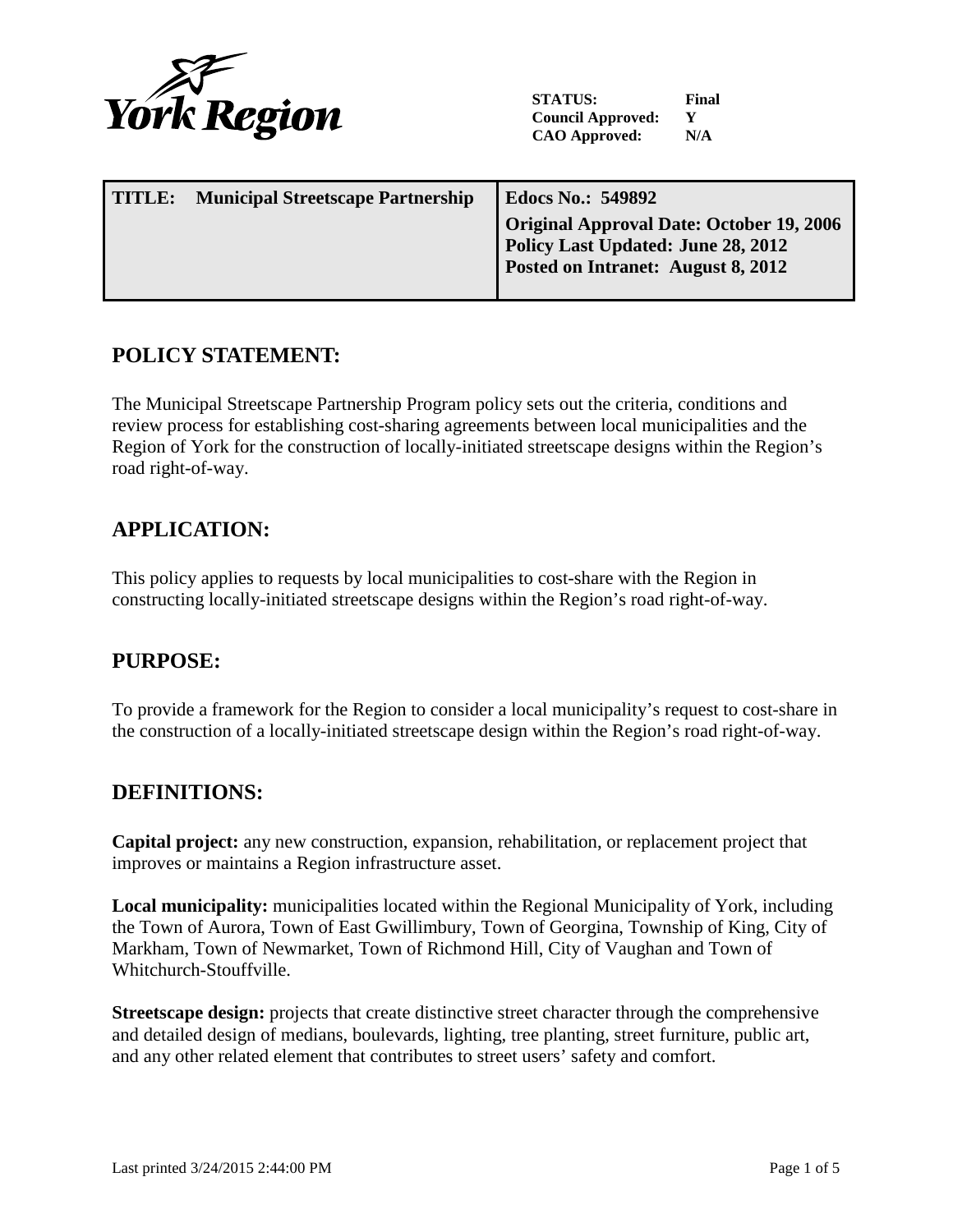**Streetscape Review Team:** Regional staff from areas relevant to streetscape design who are appointed to review, evaluate and approve applications, including but not limited to:

- Natural Heritage and Forestry Services
- Roads Maintenance
- Engineering Capital Delivery
- Road Safety and Traffic Data Management
- Electrical and Traffic Design
- Traffic Engineering and Intelligent Transportation Systems
- Transit Facilities
- Community Planning

## **DESCRIPTION:**

The Municipal Streetscape Partnership Program offers local municipalities the opportunity to cost-share on the construction of locally-initiated streetscape designs that are within the Region's road right-of-way.

Regional Council has allocated \$1,000,000 annually for this program.

Streetscapes shall support the Region's goal to enhance its urban structure through city-building, intensification and the development of compact and complete communities, by:

- Connecting major transit and transportation infrastructure with the local community by utilizing accessible and pedestrian-friendly design; and
- Promoting active transportation through the creation of safe and attractive public spaces within the Region's road right-of-way.

The development of attractive and functional streetscapes will contribute to achieving a number of the Region's strategic goals, which include:

Vision 2051

- A place where everyone can thrive in an environment that fosters healthy living; is safe, accessible, inclusive and supportive.
- A diverse urban form that provides a variety of interesting and exciting places to live, work and play. Communities are people-first and designed for healthy, active living and social inclusion, and are the heart of business, arts and culture, community life and services.
- A seamless network for mobility that provides accessibility to all destinations using diverse transportation options for people in all communities, promotes active and healthy living and safely and efficiently moves people and goods.
- Sustainability that can be practiced in everyday life through climate resiliency, innovative water conservation and re-use, water resource protection, waste reduction, energy conservation and greenhouse gas reduction.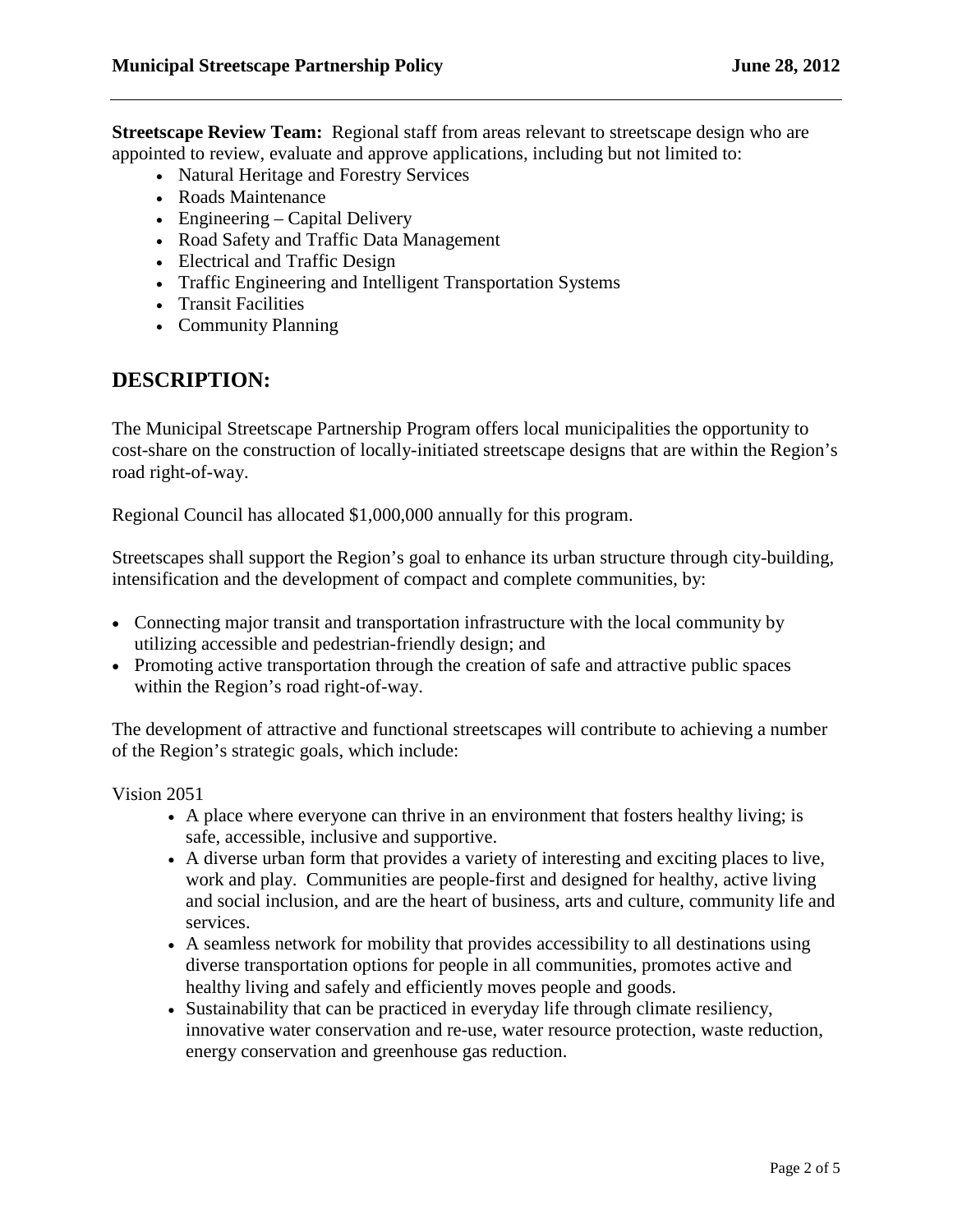York Region Official Plan

- To improve the health and well-being of residents and workers in the Region by planning and developing sustainable active communities.
- To create a competitive and flexible economic environment that encourages investment and a diversity of employment opportunities.
- To enhance the Region's urban structure through city building, intensification, and compact and complete communities.
- To provide the services required to support the Region's residents and businesses to 2031 and beyond, in a sustainable manner.
- To continuously engage and partner with communities, stakeholders and other levels of government.

### • **Application**

A local municipality that applies to this program must ensure its application meets the eligibility criteria and conditions set out in this policy, its associated application guidelines and any additional program documents or other applicable requirements as amended.

### • **Eligibility Criteria**

- 1. The proposed streetscape design must be located within the Region's road right-of-way.
- 2. The proposed streetscape design must support relevant objectives and goals included in:
	- the York Region Vision 2051 Strategic Plan; and
	- the York Region Official Plan.
- 3. The proposed streetscape design must meet Regional design and safety standards.
- 4. The application must be accompanied by a local council resolution that commits the applicant to cost-sharing, and to responsibility for the maintenance, repair and replacement of the proposed streetscape design.
- 5. The application must be supported by local-Council endorsed studies, plans and/or guidelines that provide a vision for the local community where the proposed streetscape design would be located.

#### • **Eligible Costs**

The following items are eligible for cost-sharing:

- 1. Capital construction costs
- 2. Cost of preparing tender documents

The following items are not eligible for cost-sharing:

- 1. On-going maintenance during the course of operations
- 2. Repair or replacement during the course of operations
- 3. Temporary or seasonal enhancements, including landscaping
- 4. Property acquisition
- 5. Municipal sidewalks within the Region's road right-of-way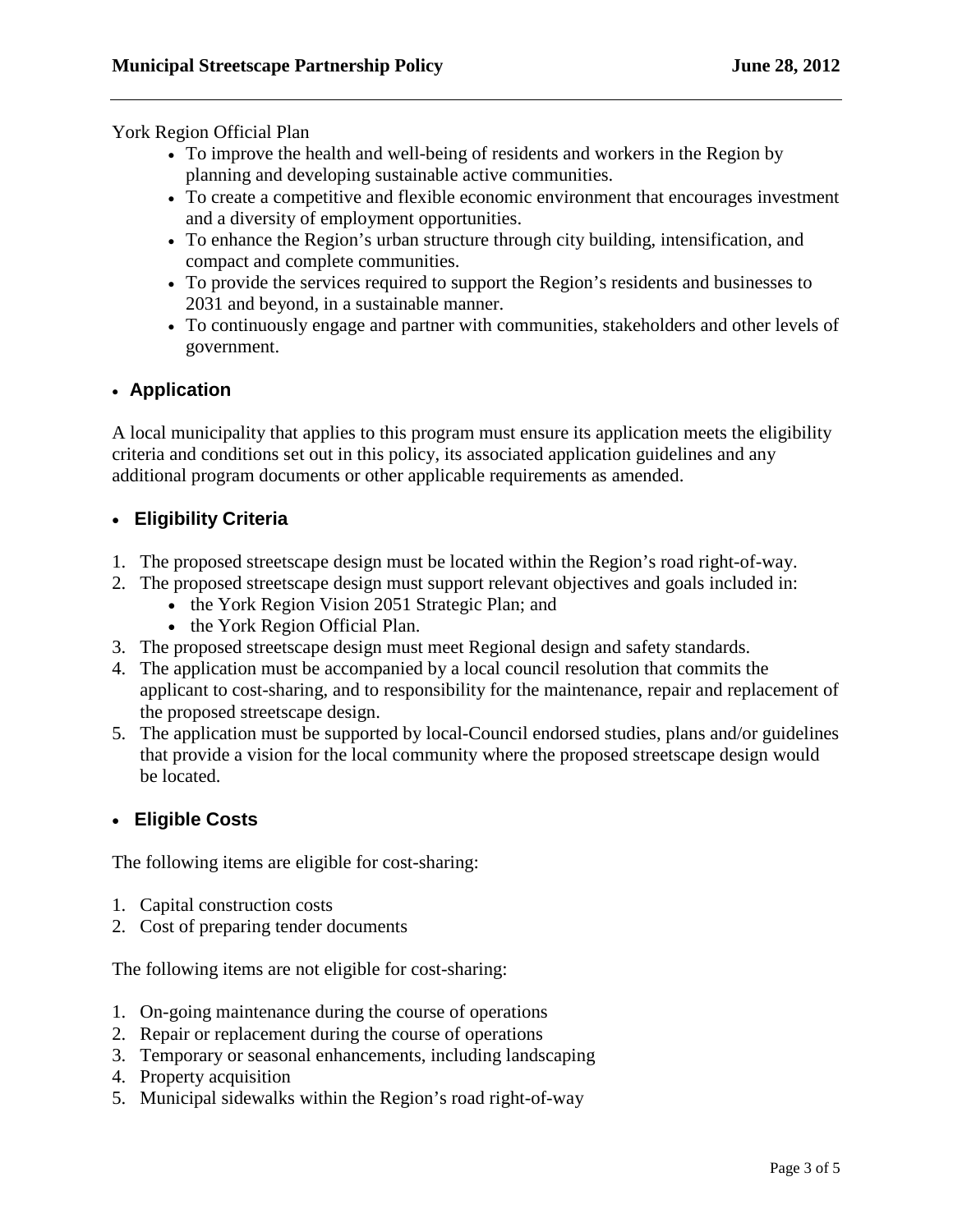### • **Region Contribution**

- 1. Acceptance of applications is subject to the availability of funding.
- 2. Applications will be evaluated by the Streetscape Review Team.
- 3. The Region's contribution towards qualifying applications that will be completed with a Region capital project is a maximum of 50% of eligible costs.
- 4. The Region's contribution towards qualifying applications that will not be completed with a Region capital project is a maximum of 33% of eligible costs.
- 5. The Region will not provide additional funding amounts in excess of the approved final cost estimate.
- 6. Any unused funding amounts are to be returned to the Region on a proportionate basis.

## **RESPONSIBILITIES:**

### **Commissioner, Transportation and Community Planning Department**

- Apply the eligibility criteria for final approval of the proposed streetscape design.
- Authority to release funds for proposals which have been approved by the Streetscape Review Team.
- Report to Council annually on approved contributions.

### **Program Manager, Streetscape**

- Administer and deliver the Municipal Streetscape Partnership Program.
- Lead function in relation to all Municipal Streetscape Partnership Program activities with the local municipalities and within the Region of York.

### **Local Municipalities**

- Complete and submit required documents by the established deadlines.
- Communicate with the Program Manager Streetscape and Project Manager (where applicable) on the design and construction scheduling of the approved streetscape design.
- Revise the proposed streetscape design as required by the Program Manager Streetscape and/ or the Streetscape Review Team.
- Adhere to agreements made as a condition of approval under this policy.

#### **Streetscape Review Team**

- Evaluate applications using Regional design and safety standards.
- Provide constructive comments that demonstrate collaboration with local municipalities during the application review process.